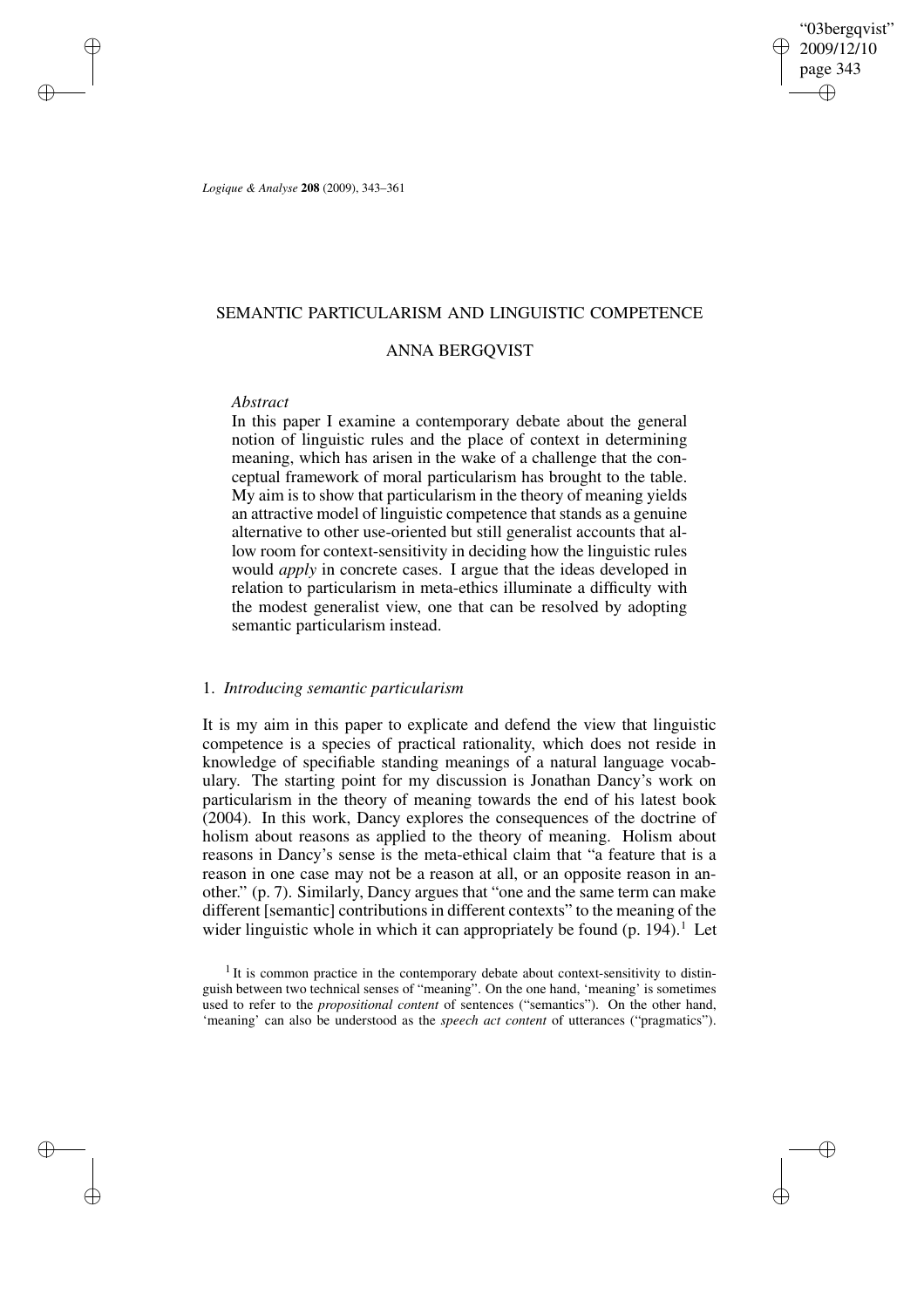"03bergqvist" 2009/12/10 page 344 ✐ ✐

✐

✐

### 344 ANNA BERGQVIST

us call this claim the doctrine of *holism about the semantic contribution of individual terms* (or *holism about meaning*, for short).

According to Dancy (2004), the phenomenon of holism about meaning (as characterised here) was recognised by Wittgenstein (1953) and Stanley Cavell (1979), and the discovery yields a radical 'particularist' challenge to many deep-rooted 'generalist' intuitions about the requirements for linguistic competence and semantic rationality (thus understood as whatever is required for using language properly).<sup>2</sup> In particular, the particularist rejects the widely held generalist assumption that linguistic competence and semantic rationality requires a suitable supply of rules governing the correct employment of terms in natural language. Dancy rejects this claim and maintains instead that linguistic competence with a term is a matter of having a context-sensitive practical command of an open-ended range of the *sorts of* semantic contribution it can make for the meaning of the sentence or phrase in which it may be found (p. 194). Call this family of claims *semantic particularism*.

Although I endorse the central claims about linguistic competence that Dancy's work has brought to the table, I find certain aspects of his characterisation of the particularist challenge in the theory of meaning problematic. The main reason for my dissatisfaction is that Dancy sometimes writes as if the problem with the standard 'generalist' picture of linguistic competence and semantic rationality in terms of rules is that the generalist conception neglects the role of contextual features in linguistic understanding, or that the generalist approach attempts to construe the significance of context in terms of strict rules. The danger I see with such a characterisation is that the emphasis on rules can obstruct the real source and nature of disagreement shown in the particularist challenge to the received picture, which is the claim that there just is no such thing as the invariant core meaning of a term, taken in isolation from its application in particular contexts of use.

Because I try to stay clear of this terminology I shall often use the terms "meaning", "semantic purport", "thought", "content", and "what is said" interchangeably, but make it clear where the *semantic* notion of 'what is said' comes apart from the *pragmatic* notion of 'what is meant'. Similarly, my use of the terms "linguistic expression", "sentence", "utterance", and "phrase" assumes no specific theoretic standpoint concerning the issue of primacy of (i) utterance-meaning, (ii) sentence-meaning, or (iii) word-meaning, unless explicitly stated.

 $2$ In addition, semantic particularism has strong affinities with Charles Travis's work on occasion-sensitivity, see e.g., (1989), (2000) and (2006). Counted among the semantic particularists could also be Moore (1997), Putnam (1999) and Pagin, & Pelletier, F.J. (2007). In this paper I will set aside the question as to what funds the particularist claim that there is such a thing as the normativity of language (and hence that people's use of language is subject to rational criticism); normative notions like 'reasonable' and 'appropriate' will be treated as primitives.

✐

✐

✐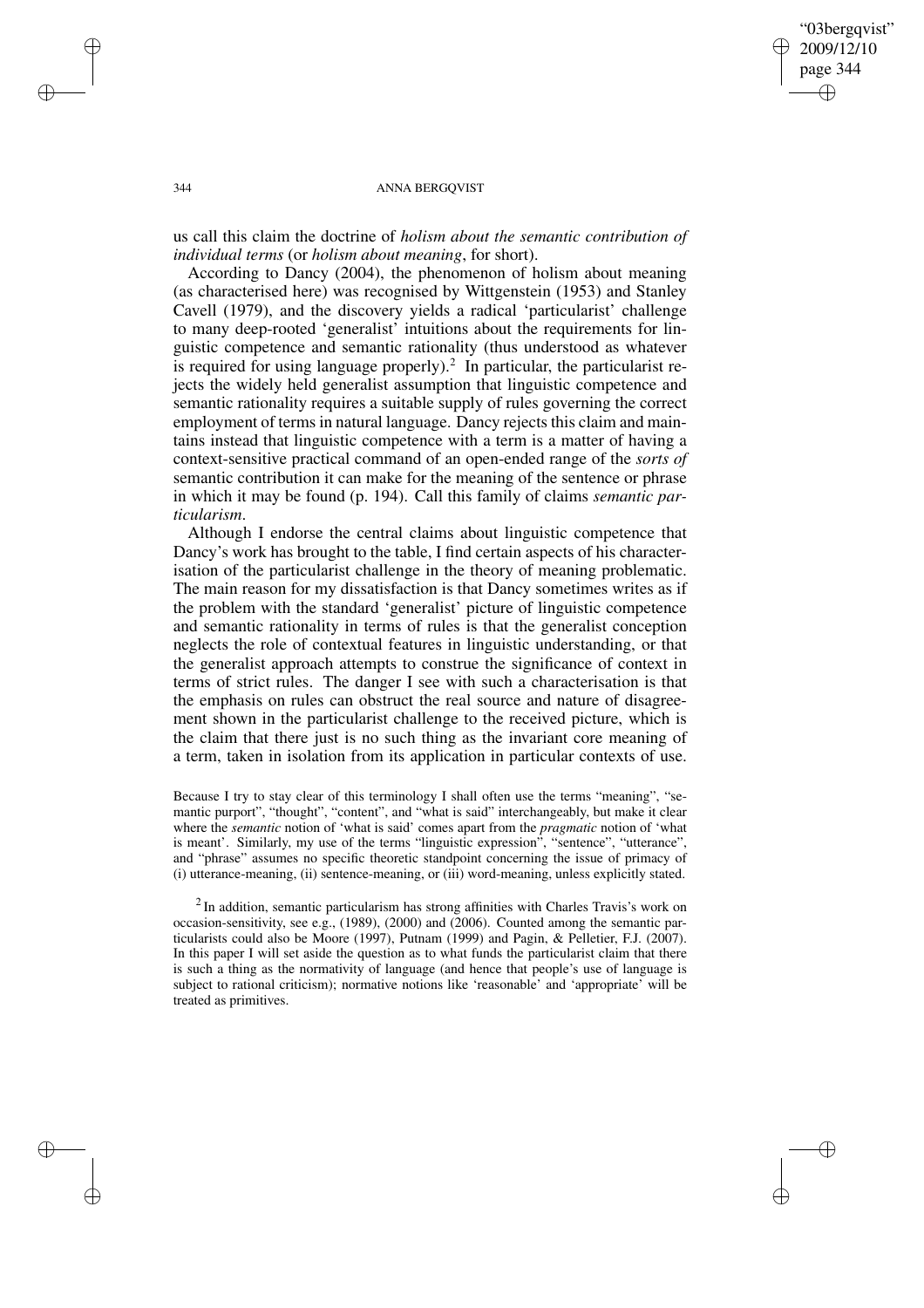My hope is that my discussion of the particularist model of linguistic competence will allow us to appreciate Dancy's conclusion in a way that I claim is more effective as criticism of the generalist picture that we both believe is inadequate.

### 2. *The positive thesis*

✐

✐

✐

✐

I maintain that semantic particularism is best formulated as the denial of what I shall call the *epistemic assumption of traditional conceptions of compositionalsemantics*, which issometimes known asthe computational theory of linguistic understanding. This is the claim that linguistic understanding of expressions in a natural language resides in knowledge of the meanings that the semantic theory would assign to the simple expressions of the language vocabulary, together with syntactic rules for deriving the meanings of complex expressions from these postulated meanings.<sup>3</sup> Proponents of compositional semantics are often keen to stress that knowledge of the literal meaning of a sentence is not supposed to be either equivalent to or sufficient for understanding what particular thought gets expressed in a given linguistic act involving that sentence, if by 'thought' we mean what is said by the sentence's utterance in a given conversational context. Nonetheless, according to traditional conceptions of compositional semantics, grasp of the literal meanings that the theory would assign to the simple expressions of the language vocabulary (and inferential syntactic rules for deriving the meaning of complex expressions) is *necessary* for understanding language.

It is precisely this idea of there being a "something" of which one *must* have a grasp in order to speak and understand expressions of a natural language that I claim an adequate account of linguistic competence should reject. If I am right about this, the upshot of the particularist rejection of the computational view also cuts against many use-oriented theories of meaning in the broadly Wittgensteinian tradition. To sustain this claim we need to get clearer about the particularist picture of linguistic competence that relates to the wider issue of semantic compositionality.

"03bergqvist" 2009/12/10 page 345

✐

✐

✐

<sup>&</sup>lt;sup>3</sup> The characterisation of formal semantics as driven by what I call 'the epistemic assumption' is inspired by Pettit's (2002) suggestion that a compositional theory of meaning provides the theoretical motivation for what he calls the 'epistemic view' of understanding language.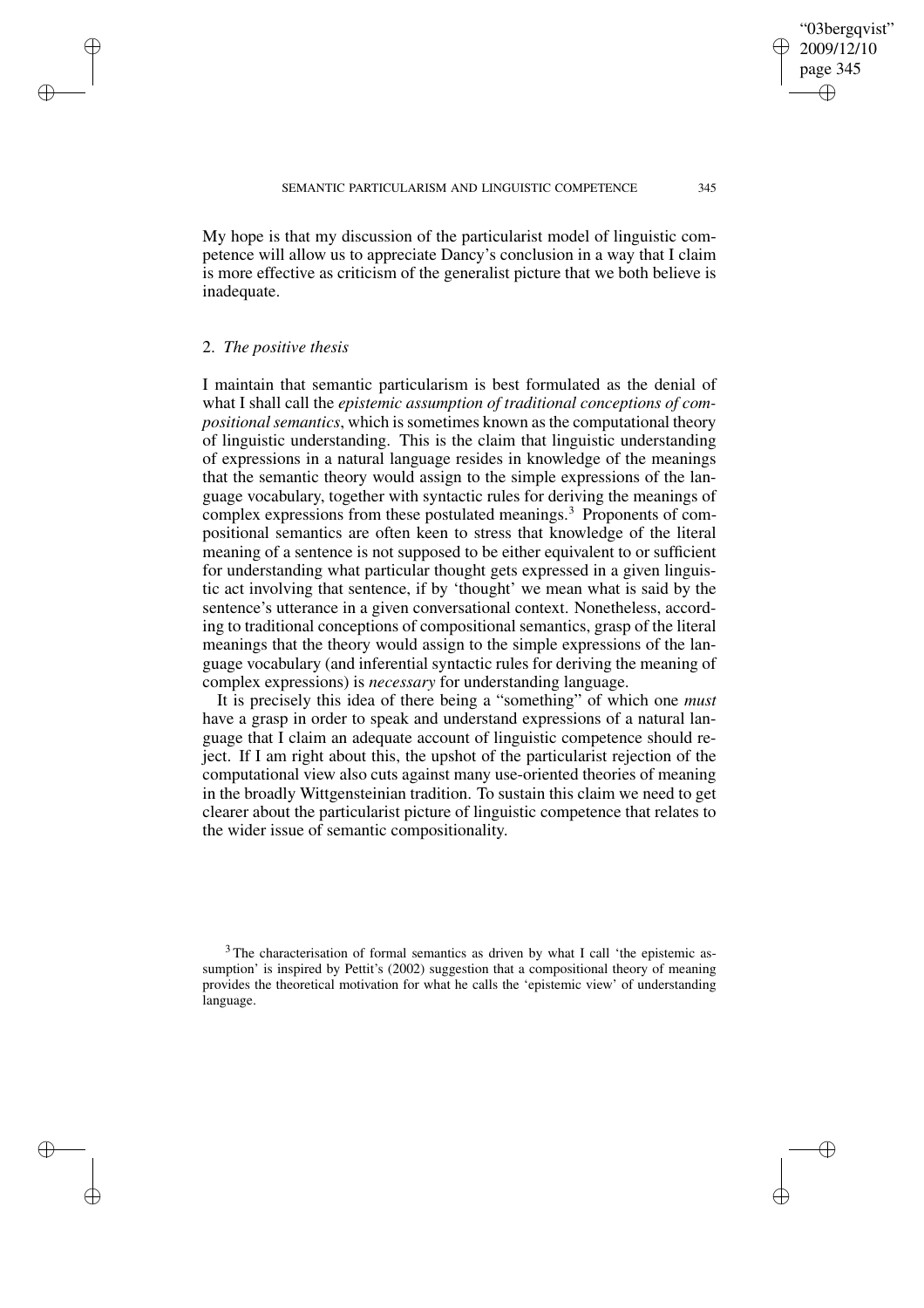✐

#### 346 ANNA BERGQVIST

# 3. *The particularist challenge to traditional conceptions of compositional semantics*

The focus of Dancy's particularist challenge in the theory of meaning is the nature of the relationship between the meaning of a complex linguistic expression and the meanings of its parts. As Dancy sets up the dialectic between semantic particularism and generalism, it is trivially true that the meaning of the whole is somehow determined by the meanings of its parts (as so situated in that context), and how they are combined. $4$  Call this conception of the nature of the semantic part-whole relation *weak compositionality* (Dancy's term):

# *Weak compositionality*: the meaning of a complex expression is determined by the meanings of its parts (as so situated in that context), and how they are combined.<sup>5</sup>

Given that semantic particularism accepts the claim of weak compositionality in the theory of meaning, I think it is fairly clear that advocates of this view can thereby willingly also endorse the claim that the meaning of a complex linguistic whole is partly determined by the way in which its parts are combined. There are two parts to this proposal. The first, that the particularist need not deny, is that formal considerations about the language vocabulary can serve to constrain the construction of complex expressions from combinations of simple expressions of different types. As we might put it, syntactic rules for constructing well-formed sentences in any one language *specify* the grammatically correct combinatorial powers of simple expression types to form meaningful linguistic wholes. Call this the *weak normative assumption* about proper language use. Second, one epistemological point that semantic particularism need not deny is that attention to formal elements at the syntactic level of complex expressions can play a role in understanding what it means, for example where the sentence in question is syntactically

✐

✐

✐

<sup>4</sup> Dancy's (2004) statement of weak compositionality reads thus: "It is, I think, agreed on all hands that the meaning of the [linguistic] whole is determined by the meanings of its parts and the way in which *they are there* combined." (p. 192). My emphasis.

 $5$  There are at least two possible readings of the term "context" here: (i) the wider linguistic context of the *complex linguistic expression*; (ii) the wider conversational context. Because Dancy (2004) uses 'context', 'sentence', 'utterance', and 'conversational context' interchangeably, I shall not assume any one reading in my exposition of *Dancy's* version of semantic particularism.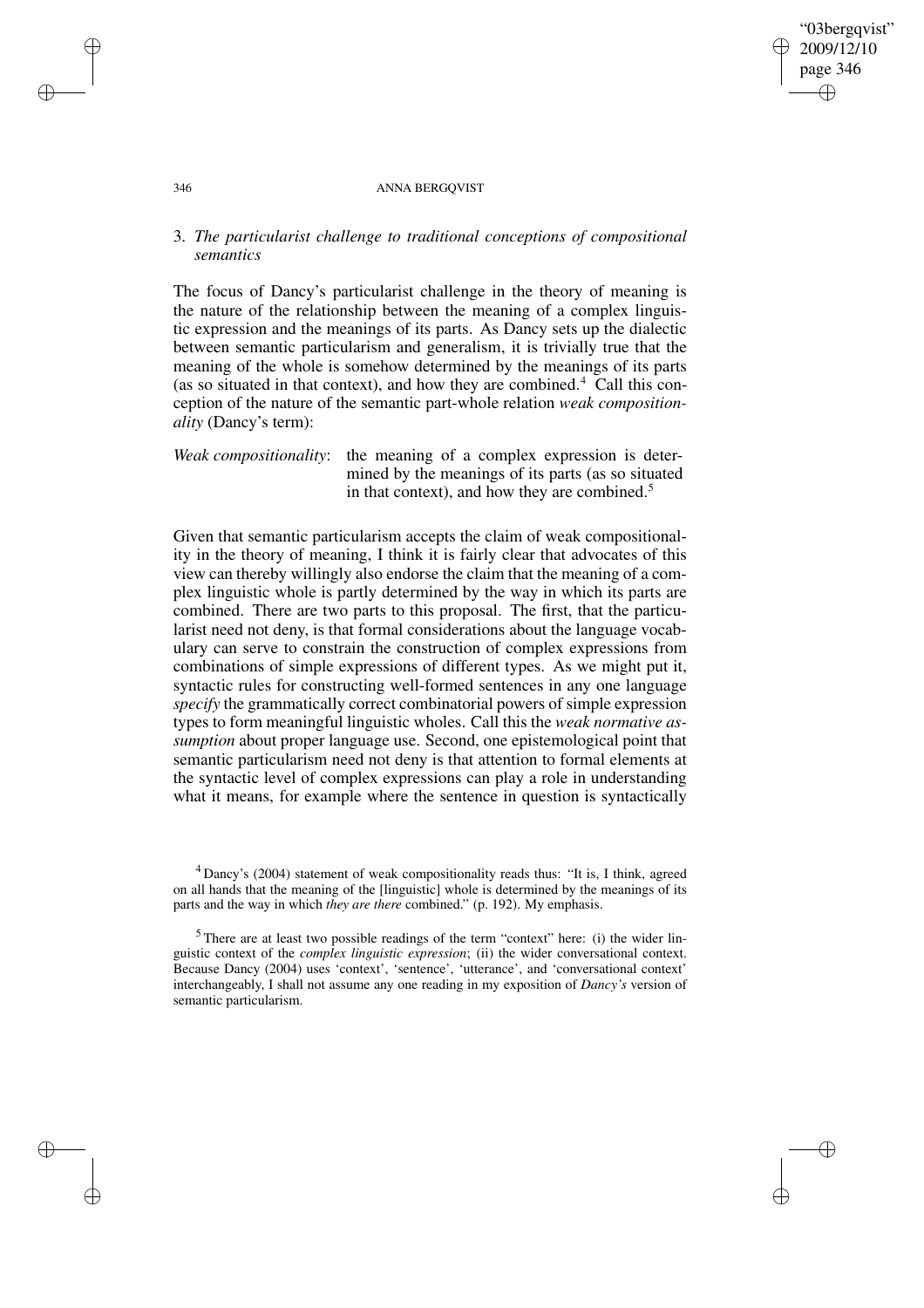✐

✐

✐

ambiguous.<sup>6</sup> Let us call this the *weak epistemic assumption* about the recovery of lexical meaning. The real disagreement, rather, between semantic particularism and traditional conceptions of compositional semantics concerns the following claim about the relation between the meaning of a complex expression and the meanings of its parts:

*Strong compositionality*: the meaning of a complex expression is determined by the meanings of its parts, and their mode of composition, and its parts would make the same semantic contribution to any other complex linguistic expression in any other context.

The central difference between strong compositionality and its "weaker cousin" thus resides in a disagreement about the claim that the semantic contribution of an individual term is *invariant* across cases, in a way such that the literal meaning of a complex expression can be "computed" from the standing meanings of its parts, and their mode of composition (Dancy, 2004, p. 197). Let us call this the doctrine of *atomism about semantic contribution or 'meaning' of individual terms* (or *atomism about meaning*, for short).

*Atomism about meaning*: every meaningful term, taken in isolation, is such that it would make the same contribution to the meaning of any complex linguistic expression of which it may be a part (in any context).

Advocates of semantic particularism deny atomism and maintain instead that questions about what semantic contribution a term can make to the semantic purport of the complex expressions in which it may figure can only be determined *in context*. Treated as a family of claims, then, semantic particularism amounts to the denial of strong compositionality and, thereby, the denial of atomism about meaning of individual terms. (A closer analysis of the particularist's positive claims about linguistic competence will be provided in due course.)

"03bergqvist" 2009/12/10 page 347

✐

✐

✐

 $6$  One such example is the recovery of meaning of a syntactically ambiguous sentence like 'I am scared of flying planes'. On the one hand, the semantic interpretation of the sentence may treat the term 'flying' as an *adjective* that modifies the plural noun 'planes': 'I am scared of *flying planes*.' (As uttered by the keen rambler who nonetheless refuses to come hiking in North Yorkshire, due to the proximity of *Royal Air Force* Air Training Corps in the region.) On the other hand, the semantic interpretation of the sentence may treat the term 'flying' as a *verb*: 'I am scared of *flying* planes.' (As uttered by the unfortunate *RAF* cadet, disclosing his well-kept secret to his therapist.)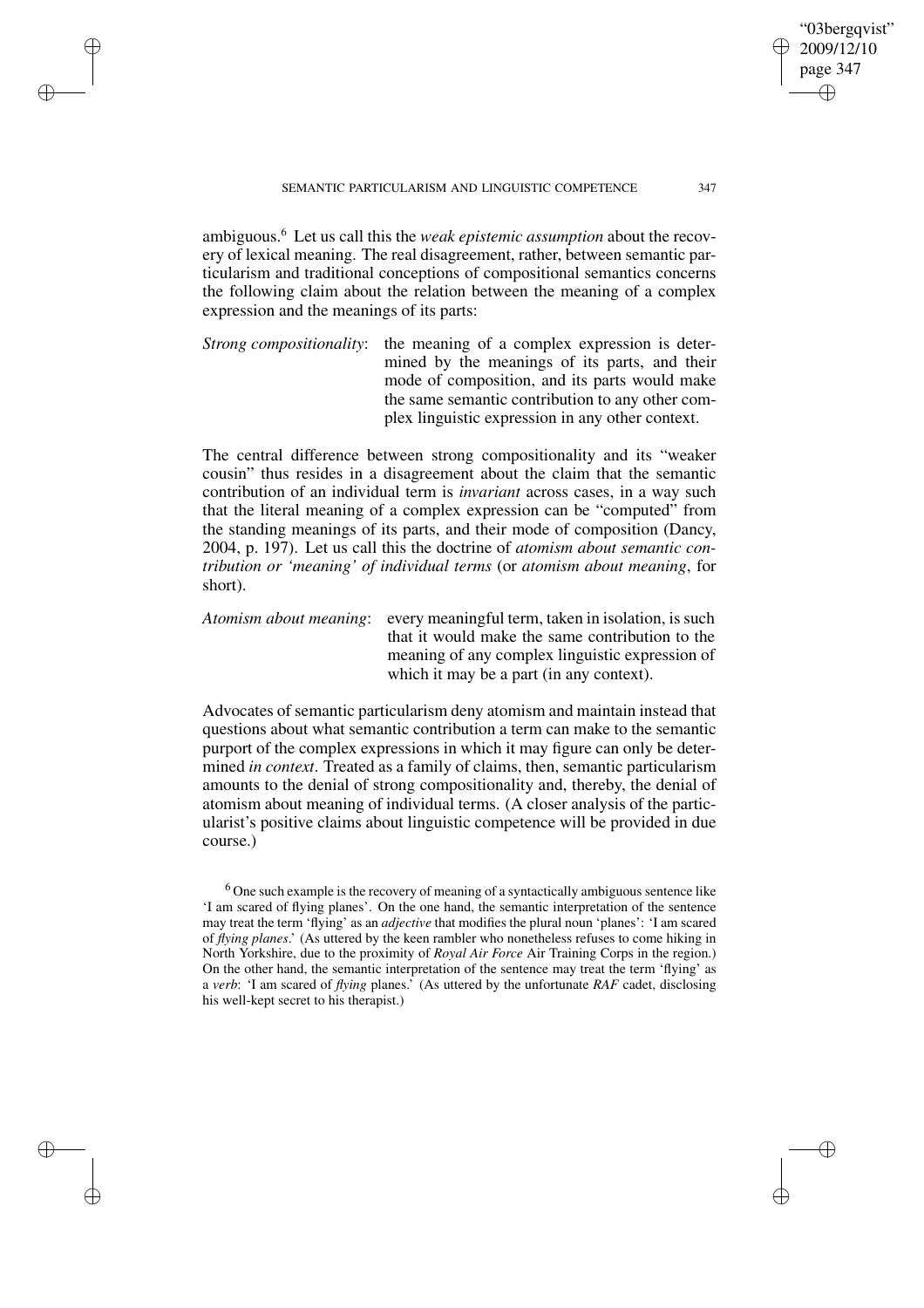"03bergqvist" 2009/12/10 page 348 ✐ ✐

✐

✐

#### 348 ANNA BERGQVIST

So what has all this to do with holism in the theory of reasons? Recall that holism about reasons is the claim that a feature that functions as a reason *in favour of*, say, a certain type of action in one case need not have that normative polarity in every context of moral appraisal in which that feature features. One implication of this claim in the case of meta-ethics, if Dancy's (2004) overall argument is sound, is that it would be reasonable to accept that there is no such thing as a *pro tanto* moral reason, where a *pro tanto* reason in ethics would be a consideration that has an intrinsic moral valency such that it always counts, and counts in the same way, in every context of moral appraisal, but which could be overridden or undermined by other reasons.<sup>7</sup> That is to say, according to holism about reasons as applied in meta-ethics, there is no essential connection between a feature being a moral reason and it having an intrinsic moral valency. Similarly, Dancy argues that there is no essential connection between the trivially true claim of weak compositionality and "any claim that each linguistic item must make the same contribution in every context." (2004, p. 194)

It is important to note that holism about meaning as employed within the semantic particularist framework is not just the claim that the meaning of a linguistic expression can vary from case to case, depending on what other terms you combine it with, as well as the nature of the speech-situation itself. As we shall see below there are versions of atomism about meaning (or 'strong compositionality') that can agree with *this* sort of context-sensitivity in the theory of meaning. Rather, what is distinctive about the particularist approach to compositionality is the insistence on the *contextualist* claim that there just is no invariant core meaning of the sort that advocates of strong compositionality assume:

*Contextualism about meaning*: no individual linguistic expression is such that it possesses an invariant core meaning, taken in isolation from the wider linguistic contexts in which it may appropriately be found.<sup>8</sup>

 $<sup>7</sup>$  It is agreed across the board in the contemporary debate over moral particularism that</sup> it would be unwise to insist on the claim that holism about reasons *necessarily entails* the denial of moral generalism. Hence the denial remains an implication. For further discussion, see McKeever, & Ridge (2005), (2006); Dancy (2004), (2007); Hooker (2008).

<sup>8</sup> Those familiar with Frege's (1950) work will have noticed some parallels between this aspect of the particularist challenge to strong compositionality and Frege's statement of the context-principle: *never ask for the meaning of a word in isolation, but only in the context of a proposition* (*Satzzusammenhang*). This is not an essay in Frege scholarship but let me just make it clear that, in characterising Dancy's position in terms of contextualism about meaning, I certainly make no claim that *Frege* is a closet semantic particularist.

✐

✐

✐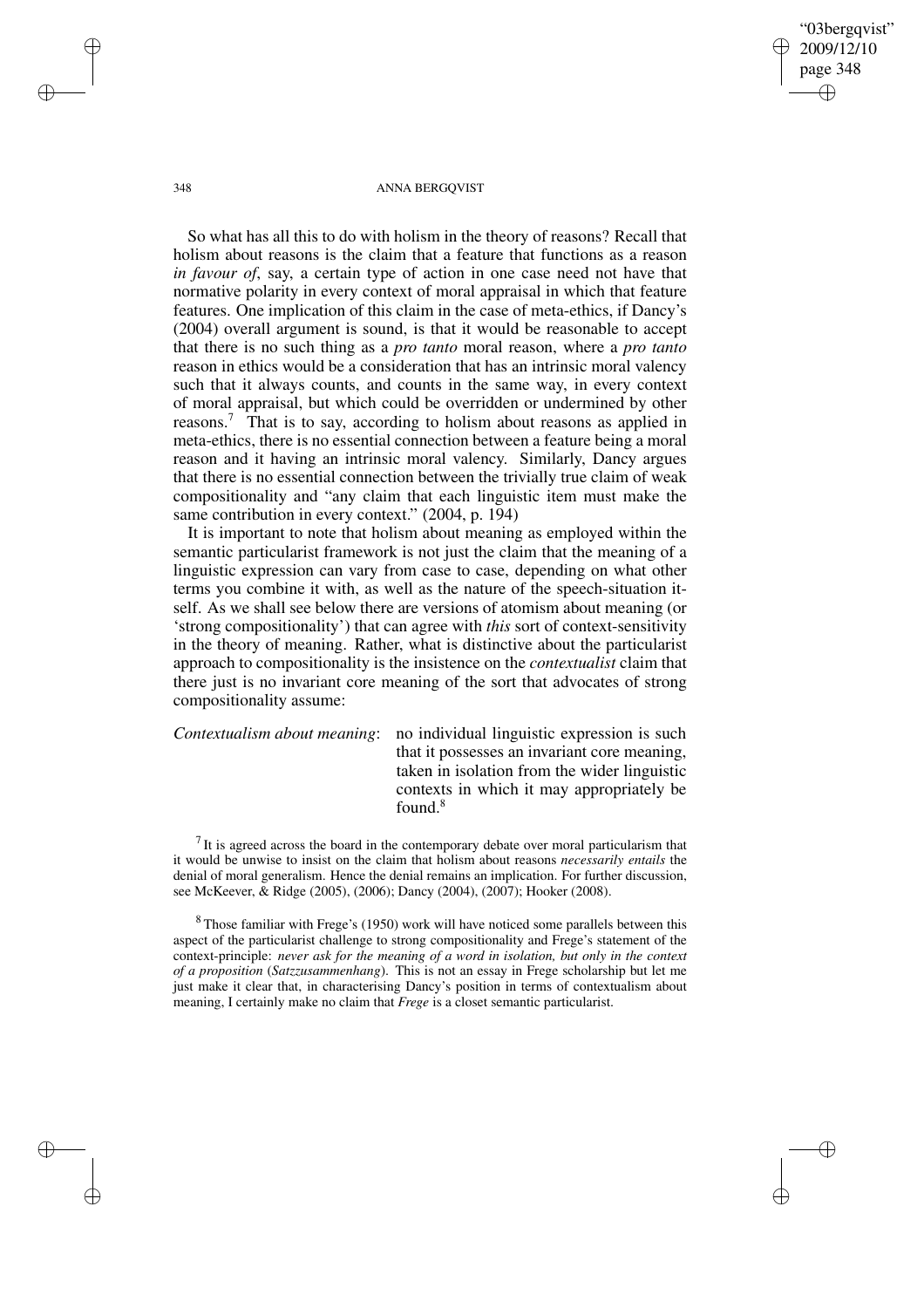SEMANTIC PARTICULARISM AND LINGUISTIC COMPETENCE 349

✐

✐

✐

✐

We are now in a better position to explain how the contrast between atomism and holism outlined at the beginning of this section relates to the intermediary generalist position between semantic particularism and traditional conceptions of compositional semantics that can be found in the normativist or conventionalist reading of Wittgenstein's (1953) remark that "the meaning of a word is its use"  $(PI \, §43)$ .<sup>9</sup> Granted that 'semantic contribution' can be thought of as a term's standard meaning, and the standard meaning of a term is determined by specifiable linguistic rules that govern its correct employment, conventionalism about meaning is clearly atomistic in Dancy's sense. And the reason for this is that the linguistic rules for correct language use that the conventionalist claims determine meaning are themselves invariant (even though there may be contextual variations in deciding how the invariant meaning rules *apply* in a given case).

Having introduced so much new terminology, it is worth pausing for a moment to consider the wider significance of Dancy's account of linguistic competence. We also need to get clearer as to how the holism/atomism contrast relates to that drawn between particularism and generalism (as characterised above).

## 4. *The argument against semantic generalism from holism*

So semantic particularism claims that questions about what semantic contribution the presence of a word can make to the meaning of the sentence, utterance or phrase of which it is a part — what the relevant sentence or utterance *says* — can only be answered in context. In Adrian Moore's memorable phrase, "The meaning of a word, as used in a specific context, has no life outside that context" (1997, p. 96). So that is the claim. But what reasons do we have for accepting it?

The main argument for the particularist model of linguistic competence in Dancy's discussion of strong compositionality effectively amounts to the denial of what we might call the methodological assumption of conventionalism: it is not true that the kind of understanding that a competent speaker has in knowing the meaning of a term (as manifested in the way she employs it) can be captured in a specifiable linguistic rule for correct use. There are two distinct claims that Dancy makes, which are worth distinguishing:

(1) Linguistic competence with a term is a matter of grasping an openended range of the sorts of contributions that term can make to the

<sup>9</sup> This position is commonly associated with Baker & Hacker (1980), (1985). Other advocates include Glock (1999) and Schroeder (2006), for example.

"03bergqvist" 2009/12/10 page 349

✐

✐

✐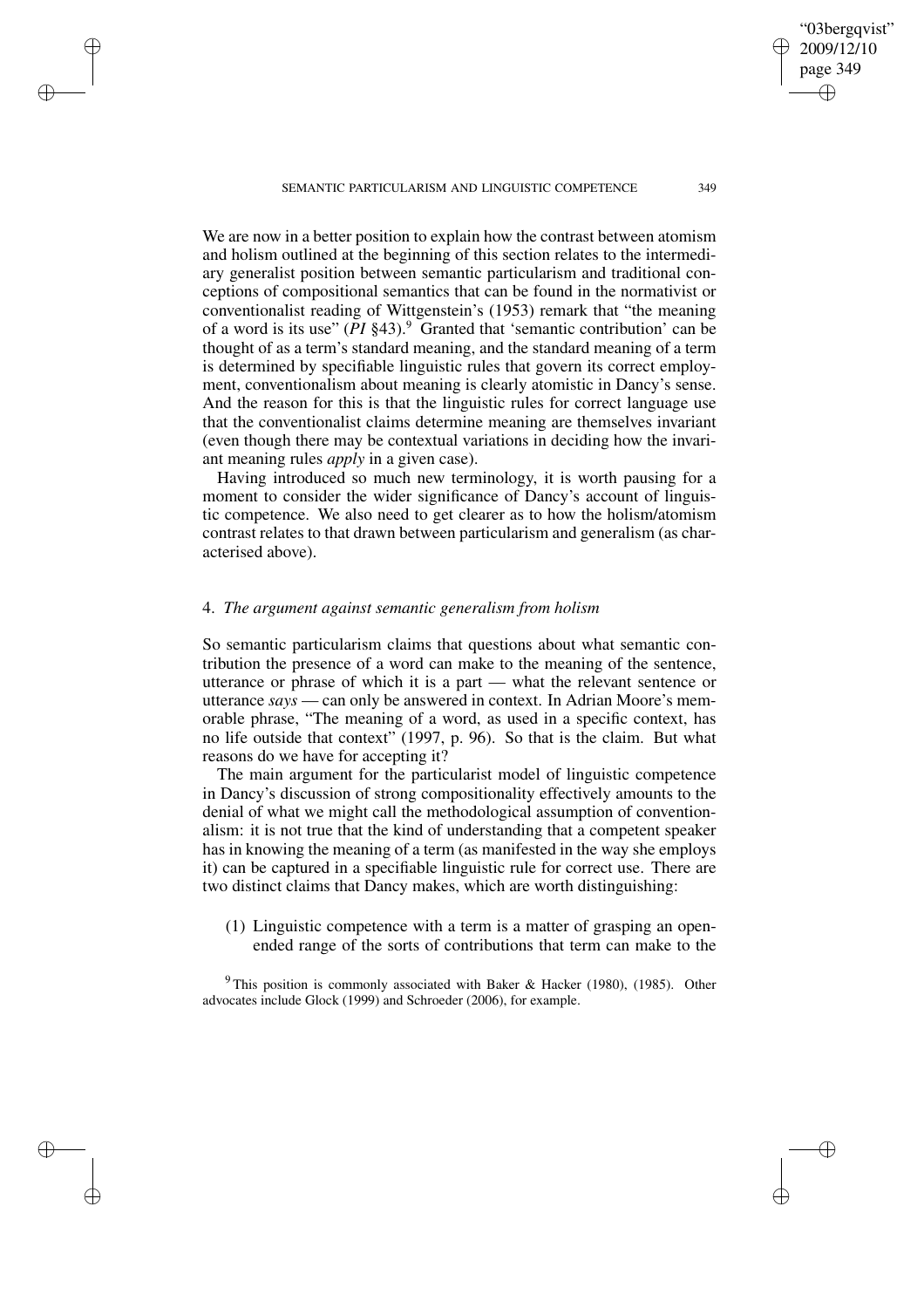## "03bergqvist" 2009/12/10 page 350 ✐ ✐

✐

✐

### 350 ANNA BERGQVIST

meaning of the wider linguistic whole of which it may appropriately be a part. *Because that range itself is open-ended, the meaning of a term cannot be articulated in a specifiable rule.*

# Call (1) *the argument from open-endedness*.

(2) What a competent speaker knows in knowing the meaning of a term is essentially inarticulable, *because there is nothing of propositional form that we grasp in knowing the meaning of a term*. (Dancy, 2004: 196)

# Call (2) *the argument from non-propositionality*.

Granted that advocates of other use-oriented theories of meaning such as conventionalism would agree that linguistic competence is a practice-based *skill* of some sort, it would seem that the argument from non-propositionality (2) does not cut much ice in the debate with which we are concerned in the present discussion. At any rate I shall set that argument aside in my discussion here and concentrate on (1) instead.

## 5. *The objection from under-specification*

The central claim behind the argument from open-endedness is that there is no limit to the unanticipated circumstances in which a competent speaker might *project* a term in a new direction. And because one cannot simply invent a new term for every non-standard context without limit, the particularist concludes that the conventionalist assumption that competence with a term *consists* in having a command of a specifiable rule for correct use is mistaken.

One prominent conventionalist line of response attempts to rebut the argument from holism about meaning by showing that what might initially look like a clear case of fluidity and open-endedness in the particularist's sense is really just a case of *under-specification*, which a more precise rule could make fully explicit.<sup>10</sup> A related thought in this connection, defended by writers such as Hacker (1996), Whiting (2007) and Mulhall (2003), is that if the proposed notion of a 'rule' is fluid and flexible enough, there is little hope of finding conclusive *counterexamples* to normative conventionalism about

 $10$  The point about under-specification is also a familiar argumentative strategy against particularism in the moral domain. See, for example, Hooker (2008).

✐

✐

✐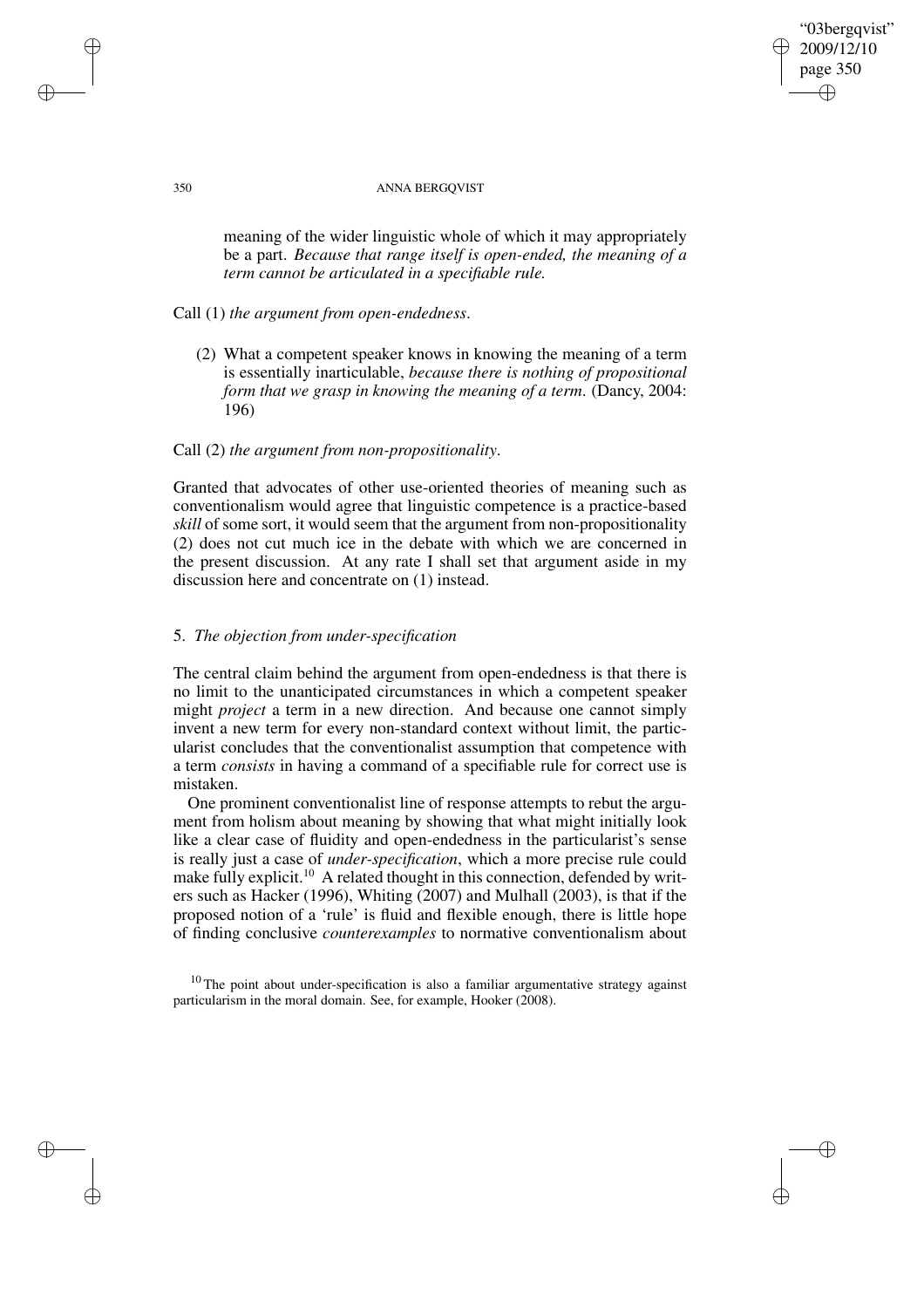✐

✐

✐

meaning, that is, to the claim that linguistic competence with a term consists in following or otherwise respecting the meaning-constitutive rules that govern its correct employment (and thus its meaning).

While I agree that this diagnosis is probably correct as far as it goes, I do not accept Whiting's (2007) conclusion that what might initially look like a clear case of fluidity and open-endedness in a term's correct application is really just a case of under-specification, which a more precise rule could spell out. As far as I can tell, the argument from under-specification does nothing to show that ascriptions of linguistic competence entail ascriptions of knowledge of some specifiable criteria for correct language use. In particular, the generalist's appeal to under-specification does not address the alternative positive suggestion that the mark of linguistic competence is simply *displayed* in the way a competent speaker is prepared to project a given term in new directions on future occasions.

The deeper problem here, which I shall come back to in Section 8 below, is that even if we grant the conventionalist's meta-philosophical assumption that it is a proper aim of philosophical inquiry to seek to *explain* what a given term means, such explanations can take a variety of forms other than specifying a set of necessary conditions for a term's correct standard employment. Because considerations about under-specification do not really address the idea that competence with a term involves having a practical command of *semantic possibilities* of expressions in novel contexts of use, I conclude that further arguments are required to establish the conclusion that ascriptions of linguistic competence entail ascriptions of knowledge of a specifiable meaning-rule.

Moreover, no matter how carefully a putative meaning-rule is formulated, room is always left open for contextual variation in determining what counts as satisfying the necessary conditions for correct use that the rule would lay down. Settling such questions is itself a contextual matter, which requires sound judgement and appreciation of the nature of the speech-situation itself, or so I claim.

## 6. *Projective understanding and the language of defaults*

So how should we understand the positive claim about linguistic competence in the argument from open-endedness that the mark of semantic rationality is simply displayed in the linguistic behaviour of a competent speaker? Well, the *argument from open-endedness* runs thus:

"03bergqvist" 2009/12/10 page 351

✐

✐

✐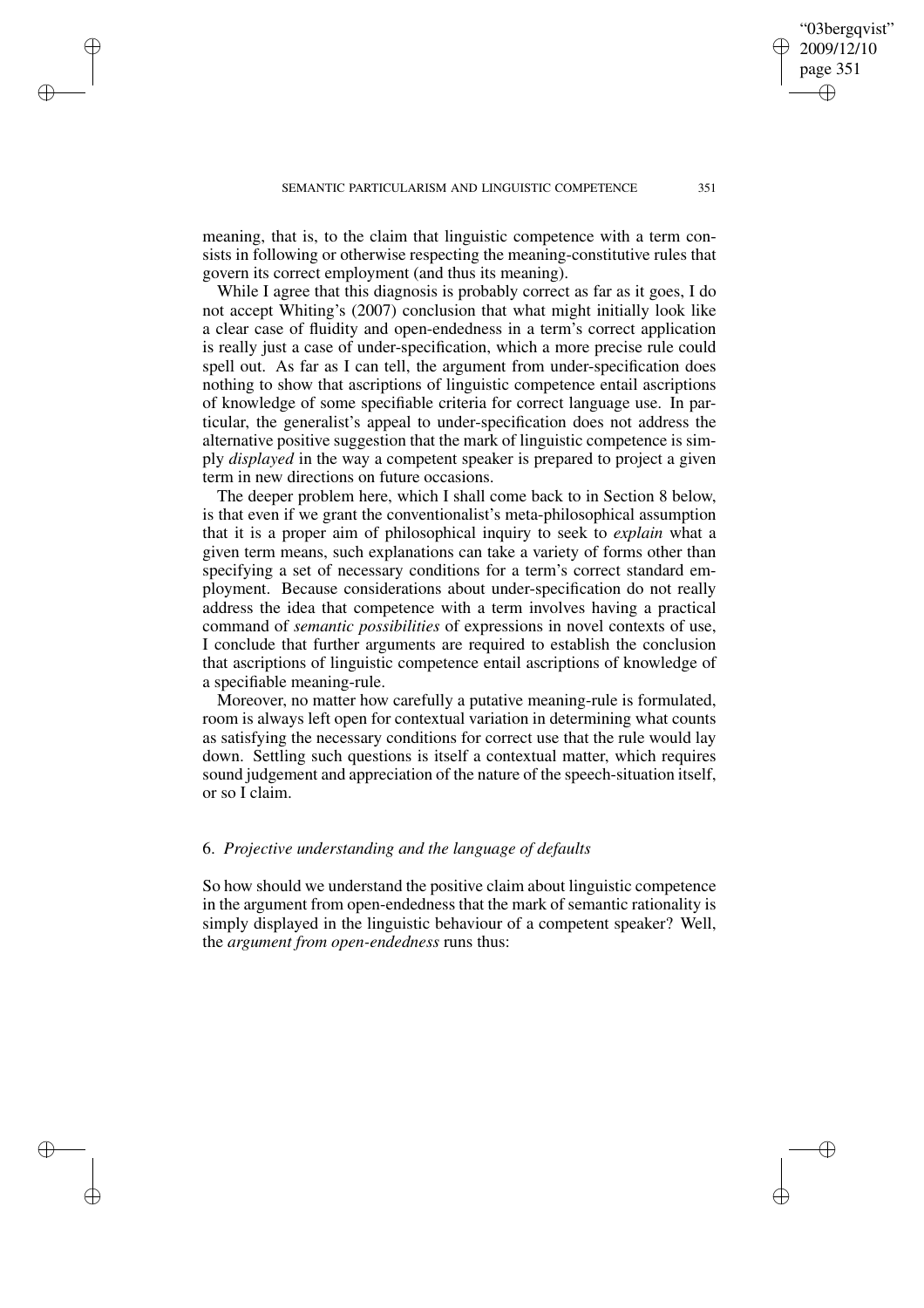## "03bergqvist" 2009/12/10 page 352 ✐ ✐

✐

✐

### 352 ANNA BERGQVIST

- (1) An open-ended range has no boundary, and therefore no limits (alternatively: an unbounded range is itself not bound by something else). (Assumption);
- (2) An unlimited range has an indeterminate number of members. (Assumption);
- (3) That which has an indeterminate number of members cannot be fully specified (in a finite list of terms). (Assumption);

Conclusion: Therefore, competence with an open-ended range of the sorts of semantic contribution a term makes for the meaning of the utterance or sentence of which it may properly be a part is not fully specifiable.

Clarification is immediately called for. First of all, it is not my view that nothing can be said about what a competent speaker knows, in knowing the meaning of a term. The claim, rather, is that such a grasp cannot be *exhaustively specified* in a finite list of terms. Though *ex hypothesi* there is no such thing as 'the content' of a competent speaker's grasp of language (from the argument from non-propositionality), bits of linguistic information about what a competent speaker of English understands in knowing the meaning of a linguistic expression can nonetheless be put down on paper. There are such things as dictionaries, after all. Let us say that the kind of linguistic information a good dictionary can provide is illumination of "the standard meaning" of a given word or term in common usage in a natural language, its *lexical meaning*, if you like. But this information is not sufficient for linguistic competence. Rather, what is needed is what I will call 'projective understanding':

*Projective understanding*: The ability of a competent speaker *to recognise* (*qua* competent speaker) the sorts of possible contributions that a term can make to the meaning of the utterance, sentence, or phrase in which it may be found, and what counts as a reasonable projection of the term in question in novel contexts of use.

So the idea is that linguistic *understanding* of a given expression (as opposed to what that term actually means in the case at hand) is something that is shaped by the past and projected forward, with the important addition that the common usage of a term among competent speakers in the past will also

✐

✐

✐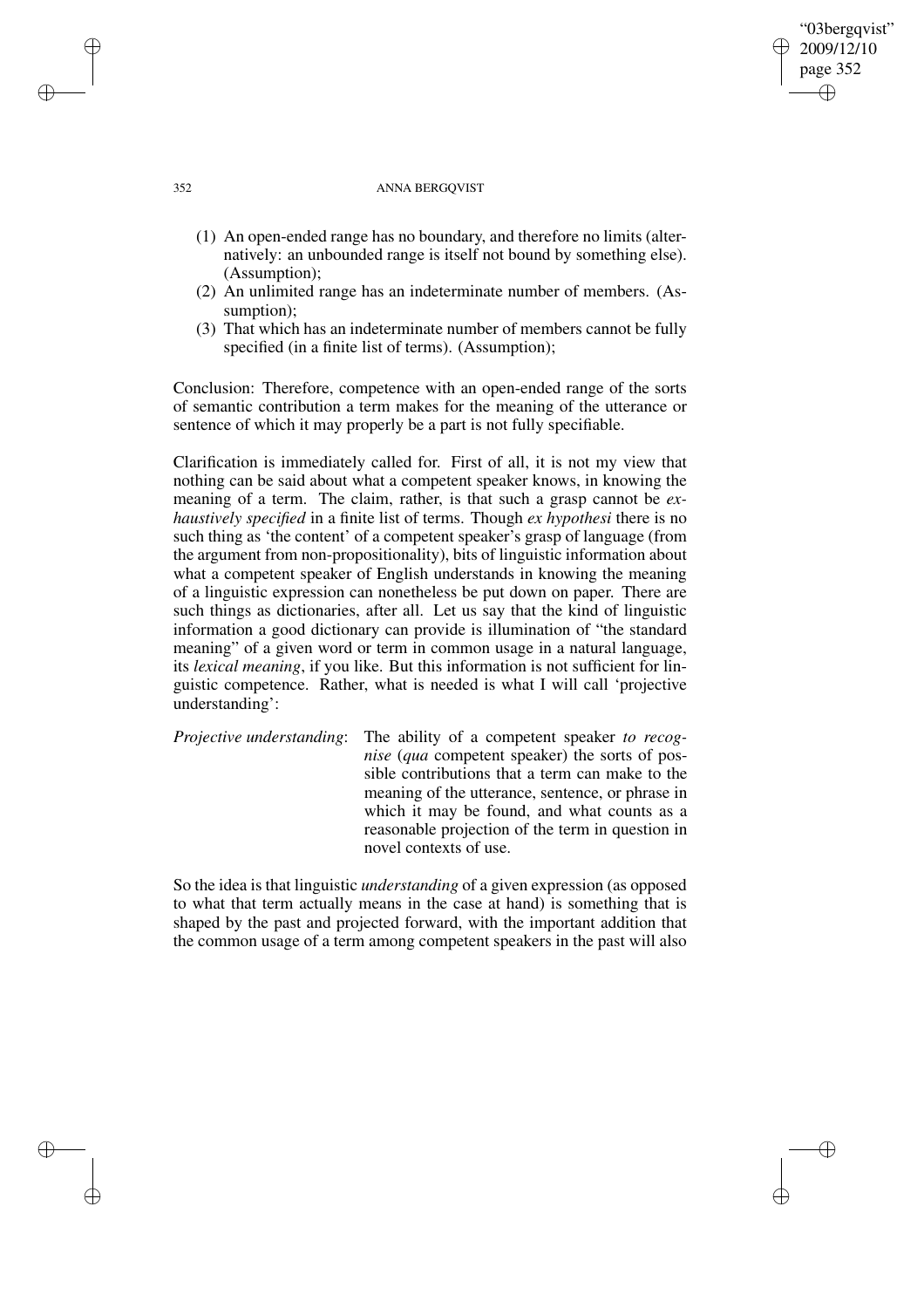✐

✐

✐

shape the linguistic expectations of such speakers as to what counts as a reasonable projection of that term in novel contexts of use.<sup>11</sup>

There are two distinct positive claims about the nature of linguistic competence here. First, in characterising a term's lexical meaning in terms of its 'common usage' among competent speakers, the point is that lexical meaning is *descriptive*: it reports how the expression in question has actually been used in the past, in a way that shapes one's linguistic expectations for the future (if one is competent with the term in question). Secondly, the *normativity* of language is explained by reference to the *practical rationality* of speakers of a natural language: what it would be reasonable for competent speakers to recognise, without any special contextual explanation, as falling within the range of possible contributions that a term can make. Let us call the corresponding 'sorts of semantic contribution' that a competent speaker would be prepared to recognise as reasonable, without any special contextual explanation, the *default meaning of a term*. 12

This is not to say that the default meaning of a term is the meaning it has in a particular context, if by that idea we mean that this is what it means on every occasion. Rather, the particularist notion of a default should be thought of as a *relational concept*, which is defined in terms of dependence on the absence of further features of the context that may function to annul or reverse the significance it wears on its sleeve (in a sense that shall soon be explained).<sup>13</sup> The point is that the status of a default meaning as such will depend in all sorts of ways on how features are elsewhere in the particular context at hand. Similarly, the appropriateness or inappropriateness of projecting a term in a given direction are in part dependent on the presence or absence of a whole range of considerations that are somehow relevant for the extension in question. As we might put it, it is part and parcel of mastering a

 $13$  For discussion and defence of this view in the theory of aesthetic evaluation, see Bergqvist, A. (Advance Access 2009).

"03bergqvist" 2009/12/10 page 353

✐

✐

✐

 $11$  As the term 'projective' suggests, the idea is that the character of the un-situated or general linguistic information a good dictionary contains can provide traces of what Travis (1989) describes as an expression's "actual history in its language" (pp. 110–11). A similar idea can be found in Travis's (2002) discussion about what he calls "productive agreement" among human speakers in how to *treat* things (p. 328).

 $12$  Dancy's (2004) describes the notion of default meaning thus: "The meaning of [a] term, understood in general, is the range of differences it can make; its meaning in a given context is to be found within that range (though of course some contexts force an extension or other adaptation of that range)." (p. 194). I find this characterization potentially confusing, as talk about defaults in terms of *the range* of possible contributions that a term can make is all too easily assimilated with the modest generalist idea of a fixed cluster of the *sort* of invariant contributions that terms possess all on their own. I will return to this issue in Section 7 below.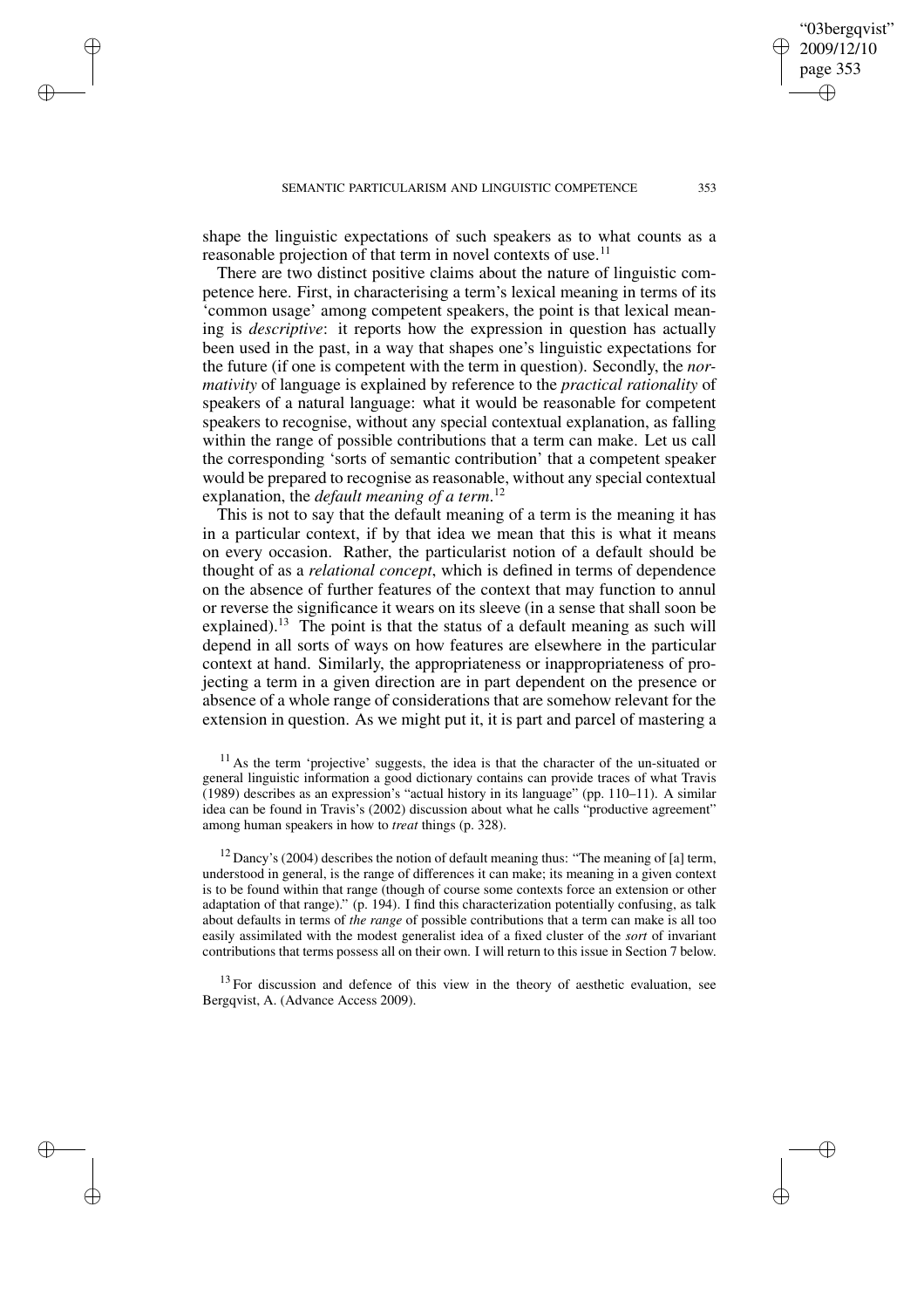✐

### 354 ANNA BERGQVIST

language that one is also able to see the *point and force* of combining terms in certain ways.<sup>14</sup>

So how does this conception of semantic rationality in terms of reasonableness on the part of speakers relate to other normativist use-based proposals such as conventionalism? The worry that immediately arises is that the *range* of reasonable sorts of contributions of a given term is itself fixed by a specifiable *rule* governing the correct employment of the term in question, in which case the particularist objection to the traditional conceptions of compositional semantics from holism about meaning is not genuinely opposed to *moderate* versions of semantic generalism.

## 7. *Rules and contextual standards: the challenge from moderate generalism*

The focus of the remainder of this essay is to defend the semantic particularist view against rival use-oriented theories of meaning that emphasise that the meaning of a term *need not* be seen as determined by fixed rules of a formal calculus, but rather by reference to paradigmatic examples, which serve as *standards* for a term's correct application. In light of this positive suggestion from the moderate semantic generalist, the onus is now on the particularist to provide compelling positive reasons for resisting the intuitively plausible conclusion that there is no real difference between the concept of the 'default meaning' of a term and that of a 'specifiable exemplary standard' governing its correct employment. Daniel Whiting formulates the general line of objection as follows:

One should no doubt concede that a rule does not itself determine *just* what contribution a term makes on a particular occasion of use, but one might insist nonetheless that it does determine the kind of contribution it can make (presumably by determining the kind of way in which it is to be used). Indeed, one can think it is precisely the job of rules to provide general guidelines which prepare us for,

<sup>14</sup> This formulation of the particularist model of linguistic competence and semantic rationality may strike some readers as suggestive of Donald Davidson's (1986) remark that understanding what is said by the utterances of others requires "wit, luck, and wisdom" (p. 446); and also his caution in (1997) that "We forget there is no such thing as a language apart from the sounds and marks people make and the habits and expectations that go with them." (p. 18). It is beyond the scope of this paper to explore the interesting question of how the particularist view relates to the extreme form of context-dependence that Davidson expresses in his (1986). My own view is that semantic particularism is at least in tension with the views expressed in Davidson's later papers due to considerations about the relationship between linguistic competence and knowledge of a semantic theory, but I cannot defend this claim here. I thank an anonymous referee for raising this issue.

✐

✐

✐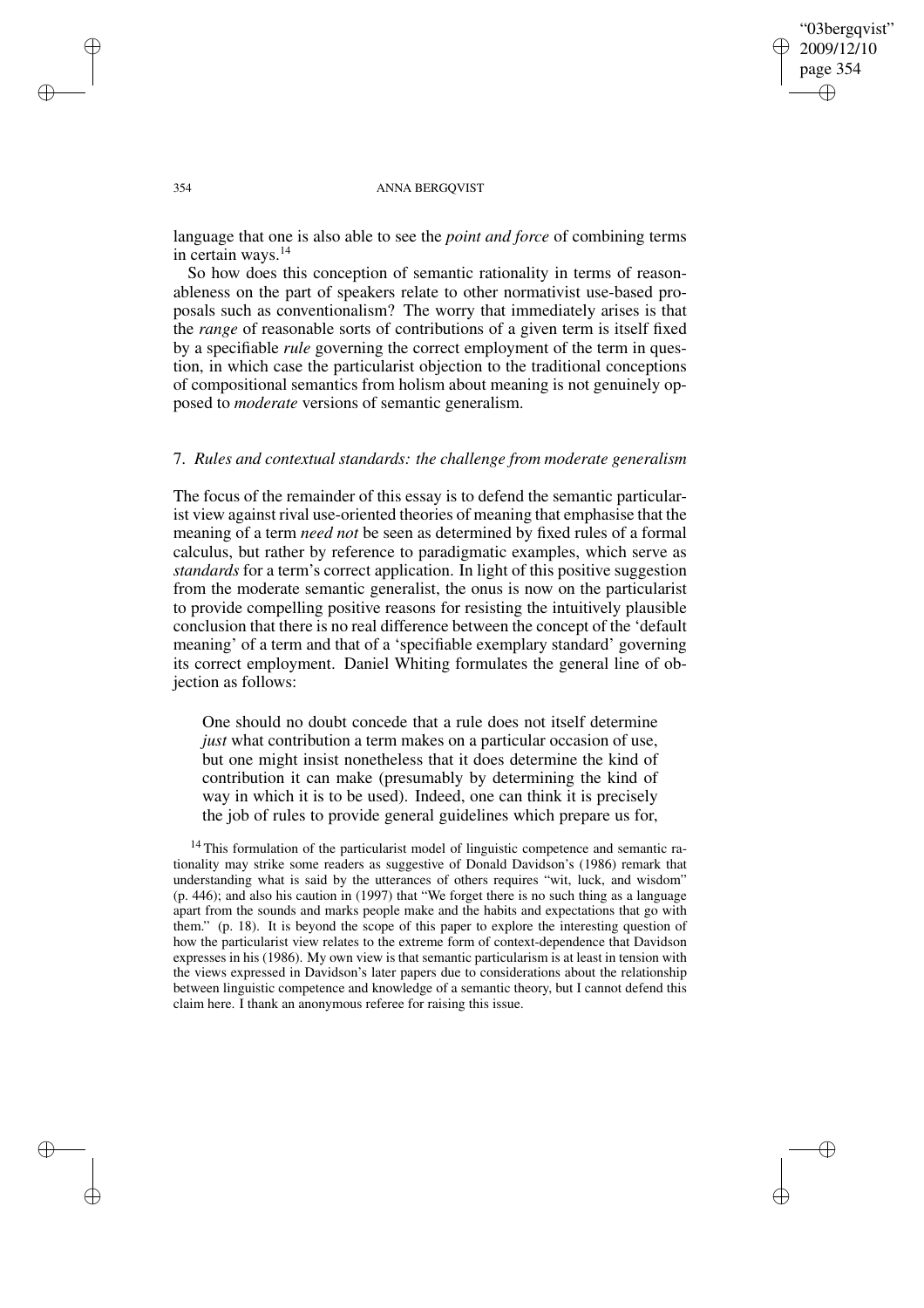✐

✐

✐

and that can subsequently be tailored to, particular occasions. It is not yet clear, then, to what extent contextualists genuinely *oppose* [semantic generalism].

(Whiting, D., forthcoming 2009, p. 11)

The point I want to concentrate on is Whiting's characterisation of the putative relationship between rules and guidance in this passage. I claim that the portrayal of the particularist notion of default meanings in the above quotation runs together two distinct sets of questions for philosophical inquiry that we should want to keep apart. On the one hand, there is the notion of default meanings in terms of guidance (or "general guidelines"), which I take concerns the epistemological aspect of linguistic understanding and how semantic judgements are formed. On the other hand, there is the notion of context-independent meanings of individual expressions as determined by general rules for correct language use, which I understand as a metaphysical point about the nature of semantic properties in the theory of meaning.

Of course, if one does not *already understand* the default meaning of a given expression (e.g., if, like the present author, one had in the past conflated the term 'garish' with its antonym,) consulting a dictionary will no doubt help one understand sentences, utterances and phrases in which the relevant term can be found. What the semantic particularist does not accept is that the sort of linguistic information that can be found in good dictionaries of the English language provide a guide for semantic evaluations on future occasions, if by 'guide' we have in mind the output of some inductive process of understanding what is said in a context (that is, understanding what particular thought or truth-evaluable content gets expressed in the speaker's use of language). It is precisely this sort of reduction of semantics to pragmatics that the semantic particularist thinks is wrong with the attempt to domesticate the phenomenon of context-sensitivity by invoking a set of contextual parameters (which can no doubt also be found in good English dictionaries). As Travis (2008) expresses the particularist conception of the proper division of labour between semantics and pragmatics, "semantics is emphatically not in the business of predicting what proposition would be expressed in some given utterance of a sentence. Nor do [semantic particularists] think such things *are* predictable (as a function of some set of parameters)" (p. 152).<sup>15</sup>

<sup>15</sup> I note that MacFarlarne's (2009) non-indexical contextualism does *not* understand the notion of 'parameter' in terms of a clearly defined list-like set of contextual features. Instead MacFarlarne invokes just one highly abstract contextual parameter, namely that of 'counting as', which is so called because it serves to fix a contextually salient way of an object's 'counting as' having the property talked about at a given circumstance of evaluation. (p. 246). Space here does not permit further development of the issue as to what could show that the semantic particularist's approach was correct, and MacFarlarne's non-indexical contextualism wrong.

"03bergqvist" 2009/12/10 page 355

✐

✐

✐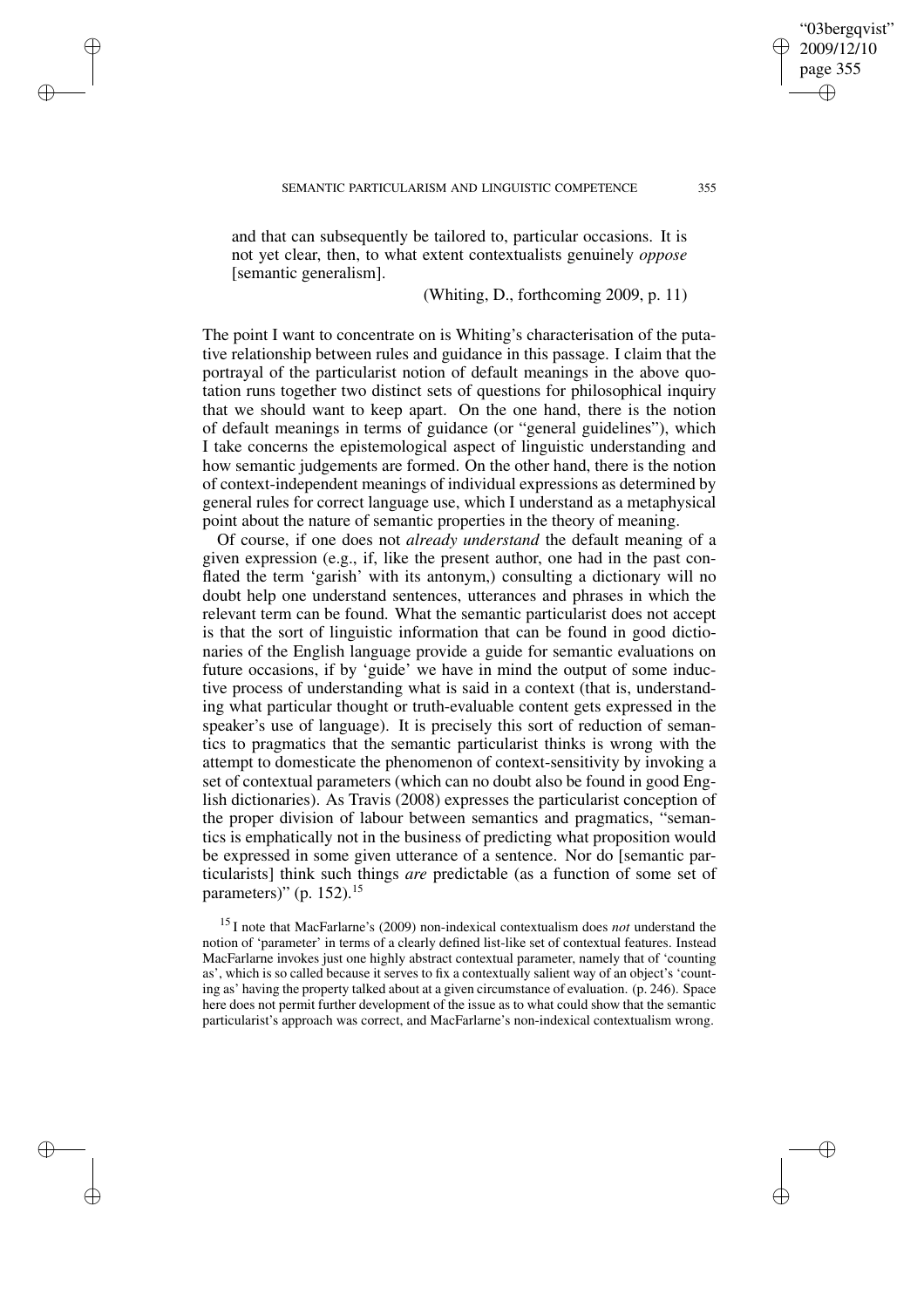"03bergqvist" 2009/12/10 page 356 ✐ ✐

✐

✐

#### 356 ANNA BERGQVIST

Even so, there is a sense in which I agree with Dancy's (2004) claim that the resulting account of linguistic competence need not deny that "there must be central or paradigm cases, if there are to be peripheral or non-standard ones" (2004, p. 195). So how should we understand this claim?

### 8. *Default meanings as exemplary standards*

On a particularist model of explanation, to explain what it meansfor a feature to be a reason (for belief or action) requires more than simply asserting that the fact in question obtains. This follows immediately from the commitment to the meta-ethical claim that there is nothing intrinsic about the consideration in question that makes it a reason in the particular case. Hence, if the particularist is correct, the feature may well obtain and yet not function as a reason in the particular case at hand. Transposed to the present context, perhaps we can put the idea like this: if a given simple expression (with a certain default meaning) makes a certain sort of contribution to the semantic purport of a sentence, utterance, or phrase in which it may feature, then this is a particular (contingent) truth about what content gets expressed, which one can understand if one is suitably sensitive to the nature of the specific context of use in question.

Now, according to the semantic particularist, the truth of one's judgement that the term in question has the semantic significance it does for the meaning of the whole in that context should not be conflated with the fact that a term with a certain default meaning is present (again, granted that no expression in a natural language is such that it has an invariant truth-determining meaning *in vacuo*). Rather, the semantic judgement is merited in light of how the linguistic expression ought reasonably be taken in the particular semantic appraisal at stake: this is the normative fact of the matter. Moreover, it would *retain* that status even in the event of its default standard meaning being annulled or reversed by further features of the context, e.g., by the fact that we are dealing with a case of irony. By contrast, if a term's semantic contribution to the meaning of a complex expression is dependent upon the presence of some contextual *enabling conditions* for the expression to have that semantic significance in that context, then its meaning in that context counts as a non-default. To illustrate, consider Wittgenstein's use of 'substance' ('*Substanz*') in the *Tractatus*:

Objects form the substance (*Substanz*) of the world. Therefore they cannot be compounded.

If the world had no substance, then whether a proposition had sense would depend on whether another proposition was true.

(Wittgenstein, 1922, 2.021–2.0211)

✐

✐

✐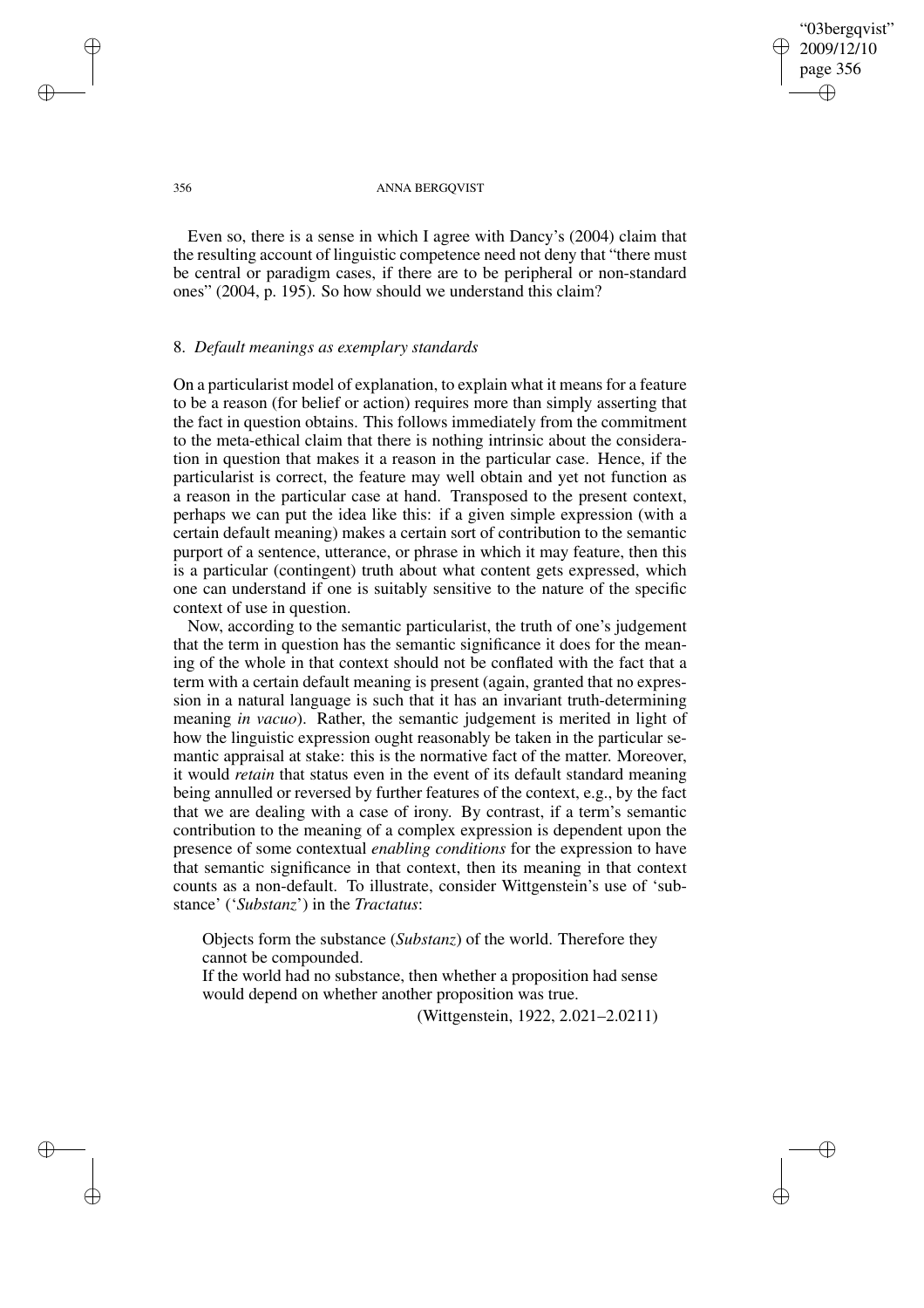SEMANTIC PARTICULARISM AND LINGUISTIC COMPETENCE 357

✐

✐

✐

✐

In this passage, the term '*Substanz*' is first introduced by Wittgenstein, and yet, as Roger White (2008) notes, "on any intelligible understanding of the word "meaning", Wittgenstein is using the word with a significant different meaning from *any* previous writer, [even though] there are clear connections between his use of the word here and its use by other writers such as Kant" (p. 39). Wittgenstein's use of 'substance' in the above quotation is a clear example of a non-default in the sense that we are concerned with here. For although Wittgenstein's employment of 'substance' is surely non-standard (or 'non-default'), the wider context of the *Tractatus* as a whole *enables* the term to have a certain semantic significance for what Wittgenstein is trying to convey in the text as a whole (whatever that may be). A similar idea is expressed in the analysis of Wittgenstein's employment of 'substance' that White provides. He writes,

. . . to understand what we are being told here we have to adapt our understanding of the meaning of the word so as to fit the total context of what Wittgenstein is saying. If we want to understand what the word "*Substanz*" means *here* [i.e., as used in the wider context of the *Tractatus*], previous usage by other speakers is at best the starting point of our interpretation.

(White, 2008, p. 39)

I maintain that the role played by defaults in the particularist model in the theory of meaning (thus understood as a *family* of doctrines that incorporates the claim of holism and contextualism about meaning) has a clear advantage over the moderate generalist suggestion, which *could* be read into White's analysis above. On the moderate generalist analysis, granted that Wittgenstein is not using 'substance' *incorrectly* (nor applies a different, though presumably closely related) term, the only option left is to say that Wittgenstein is tacitly *revising* the specifiable standards for the correct application of 'substance' that determines its invariant core meaning.<sup>16</sup> I think this sounds wrong. At any rate, I claim that the conceptual framework of the language of defaults in the theory of meaning is preferable because it allows us to hold on to the idea that the peculiar linguistic context of the *Tractatus* does not change the *default* meaning of 'substance' as such. The notion of default meaning gives the semantic landscape shape because it provides a way of preserving the intuitive distinction between the "standard" meaning of a term like 'substance' and the special meaning that the term has in the

"03bergqvist" 2009/12/10 page 357

✐

✐

✐

<sup>&</sup>lt;sup>16</sup> For discussion and defence of this conception of context-sensitivity in connection to Wittgenstein's (1953) remark that 'the meaning of a word is its use' (*PI* §43), see Whiting, D. (forthcoming 2009).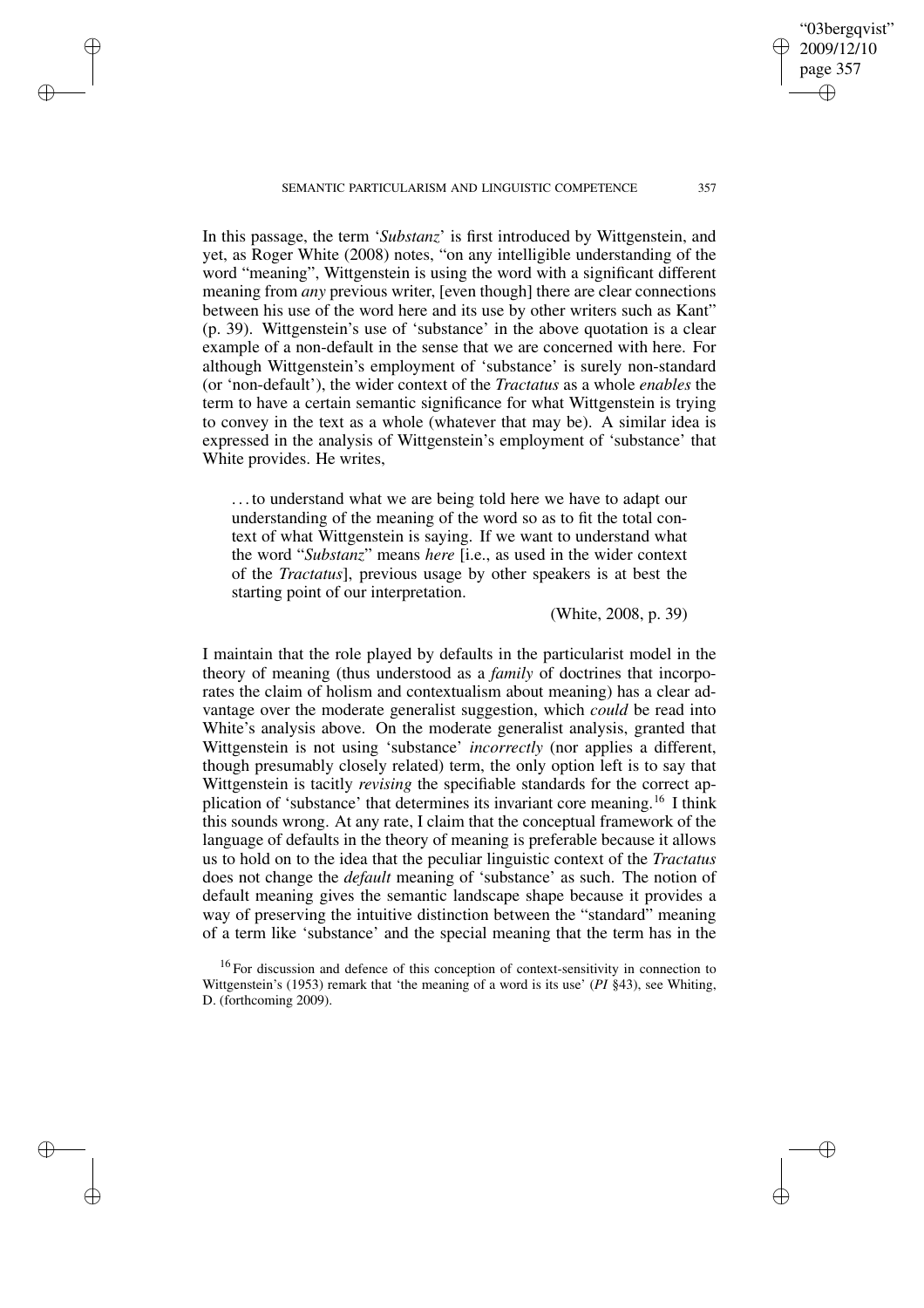"03bergqvist" 2009/12/10 page 358 ✐ ✐

✐

✐

#### 358 ANNA BERGQVIST

wider context of the *Tractatus*. And the reason for this is that the default meaning of 'substance' can be cited as an *explanatory* notion in semantic interpretation, in a way that calls for no further contextual justification; unlike that which merely figures as an enabling condition of the relevant context — like the case of providing a semantic interpretation of what content gets expressed in the above quotation from the *Tractatus*. 17

In my view, the fact that certain senses of 'substance' are more commonly cited as explanations in semantic interpretation than others does not mean that such default meanings determine how to use 'substance' correctly, if by 'correctly' we mean to refer to some bound set of exemplary uses of the term that lays down what Whiting (forthcoming 2009) calls a '*precedent* for future use' (p. 17). If we continue with the present example, the implications of the moderate generalist idea of an exemplar as something that lays down a precedent for a term's correct future employment are as follows. Granted that Wittgenstein is applying the term 'substance' in the first place, the only way to justify the *prima facie* plausible claim that Wittgenstein is not using 'substance' incorrectly (though his novelty with that term is certainly *peculiar*), the employment of 'substance' as it features in the *Tractatus* is itself an expansion of the meaning-constitutive exemplary uses that are already in play. That is to say, to justify the claim that Wittgenstein's new employment of 'substance' in the *Tractatus* is at least not violating the norms of language (regardless of the further issue as to whether the picture of linguistic representation that the *Tractatus* conveys is itself plausible) one would need to show that the novel use in some sense "fits" the range of correct uses that are already in play. Otherwise Wittgenstein's novelty is ruled out *a priori* as an improper use of language.

Which way one goes here will depend upon what meta-philosophical assumptions one adopts. I see no principled way of resolving the issue as to where the burden of proof lies in defending one's preferred position as to how the notion of an 'exemplary standard' should best be understood. What I have tried to do in this paper instead is to illuminate a difficulty with the generalist claim that linguistic competence and semantic rationality can only be explained by reference to a set of necessary conditions for a term's correct application. In so doing I have also sought to reveal certain commonalities between the *a priori requirement* for the possibility of linguistic

 $17$  Another interesting observation (albeit one that is not essential to the main thrust of this paper) to make about the role of non-defaults in the particularist model of linguistic competence is that semantic particularism places no *a priori* restrictions on the possibility that non-standard uses of language can nevertheless be meaningful. And the reason for this, so the story would go, is that what at one level constitute grammatically improper uses of expressions can nonetheless function to express genuine contents that are evaluable for truth and falsity in actual linguistic practice.

✐

✐

✐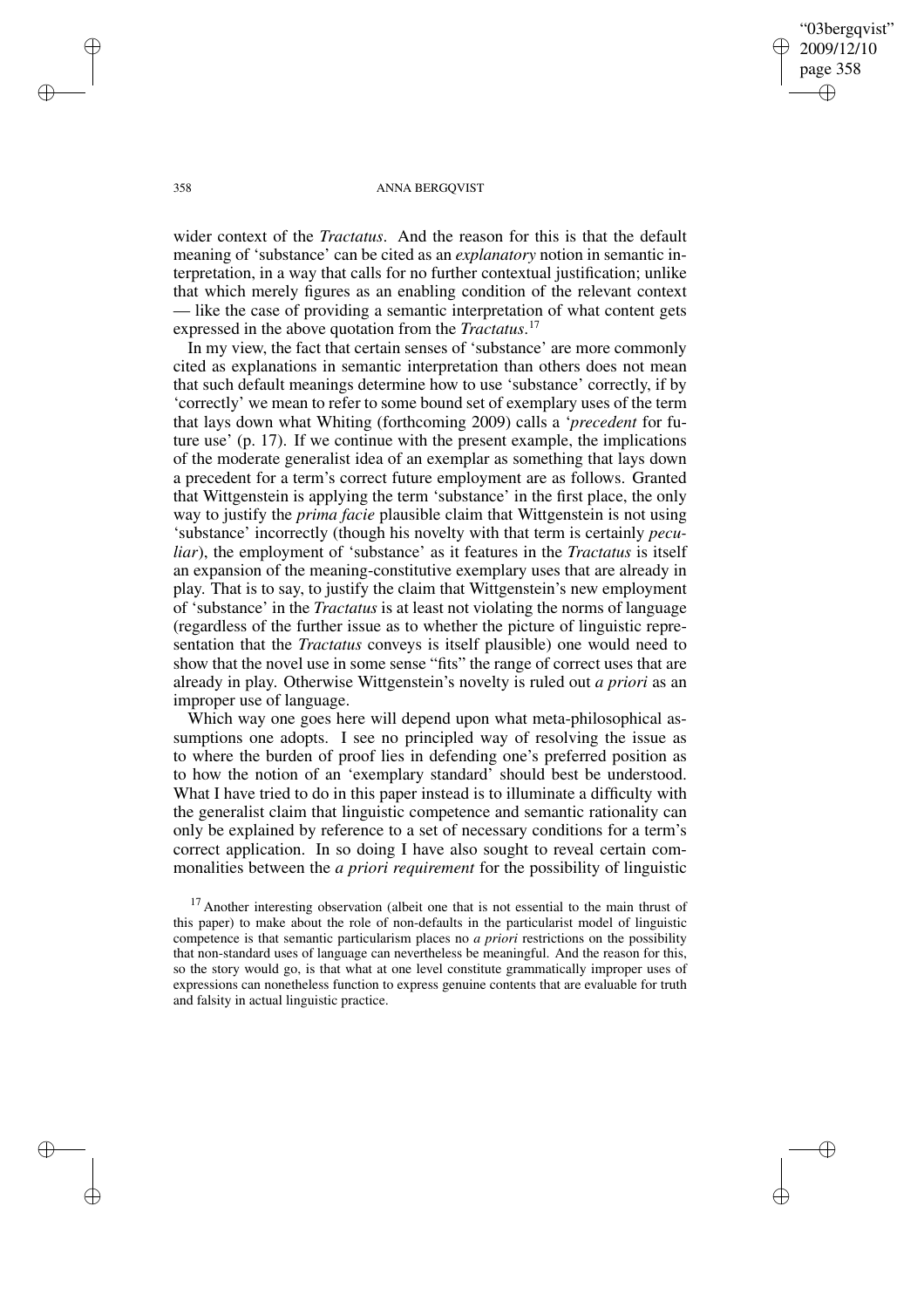2009/12/10 page 359 ✐ ✐

✐

✐

"03bergqvist"

representation inherent in the Tractarian view of language that there *must exist* a fully determinate logical structure beneath the messy surface grammar of ordinary language, and the meta-philosophical assumption inherent in the conventionalist reading of the *Philosophical Investigations* that a suitable supply of meaning-constitutive rules *must exist* for the very possibility of semantic rationality and normativity of language.

## 9. *Conclusion*

✐

✐

✐

✐

In this paper I have made use of a theoretical framework that is prompted by recent work on moral particularism to challenge the received conventionalist idea that linguistic competence and semantic rationality is best explained by reference to a set of necessary conditions for a term's correct application, whether explicitly or implicitly, and no matter how sensitively done. The alternative that I have here promoted — holism and contextualism about meaning — has a difficulty of its own in explaining the role of exemplary standards for linguistic competence and normativity, but possesses the resources to overcome that problem, namely the division between default and non-default reasons. But does this mean that we should reject the moderate generalist account of linguistic competence (in favour of a particularist one, which incorporates the notion of default meanings), or try to assimilate the two? Well, in one respect this is academic — it doesn't matter what label we give to the resulting theory, just so long as it provides a better understanding of the role of exemplary standards for linguistic competence and semantic rationality. Having said this, it is nonetheless illuminating to see how different the two theories are when it comes to accounting for those cases in which our linguistic expectations about the default standard meanings of expressions in a natural language are frustrated. The resulting options I envisage are either to conclude that a suitable supply of meaning-constitutive rules must indeed exist, for otherwise the very idea of normativity of language is itself a myth, or to develop something akin to the particularism that I have here commenced.<sup>18</sup>

> University of Reading E-mail: a.d.r.bergqvist@reading.ac.uk

 $18$  I am grateful to Emma Borg and Jonathan Dancy for their helpful comments and suggestions. I have also benefited from stimulating discussions with Philip Mallaband and Filip Buekens, and from questions raised by the audience at the VAF III conference in Tilburg. I thank the AHRC for funding my doctoral research. This paper is dedicated to the memory of Gunnar Bergqvist.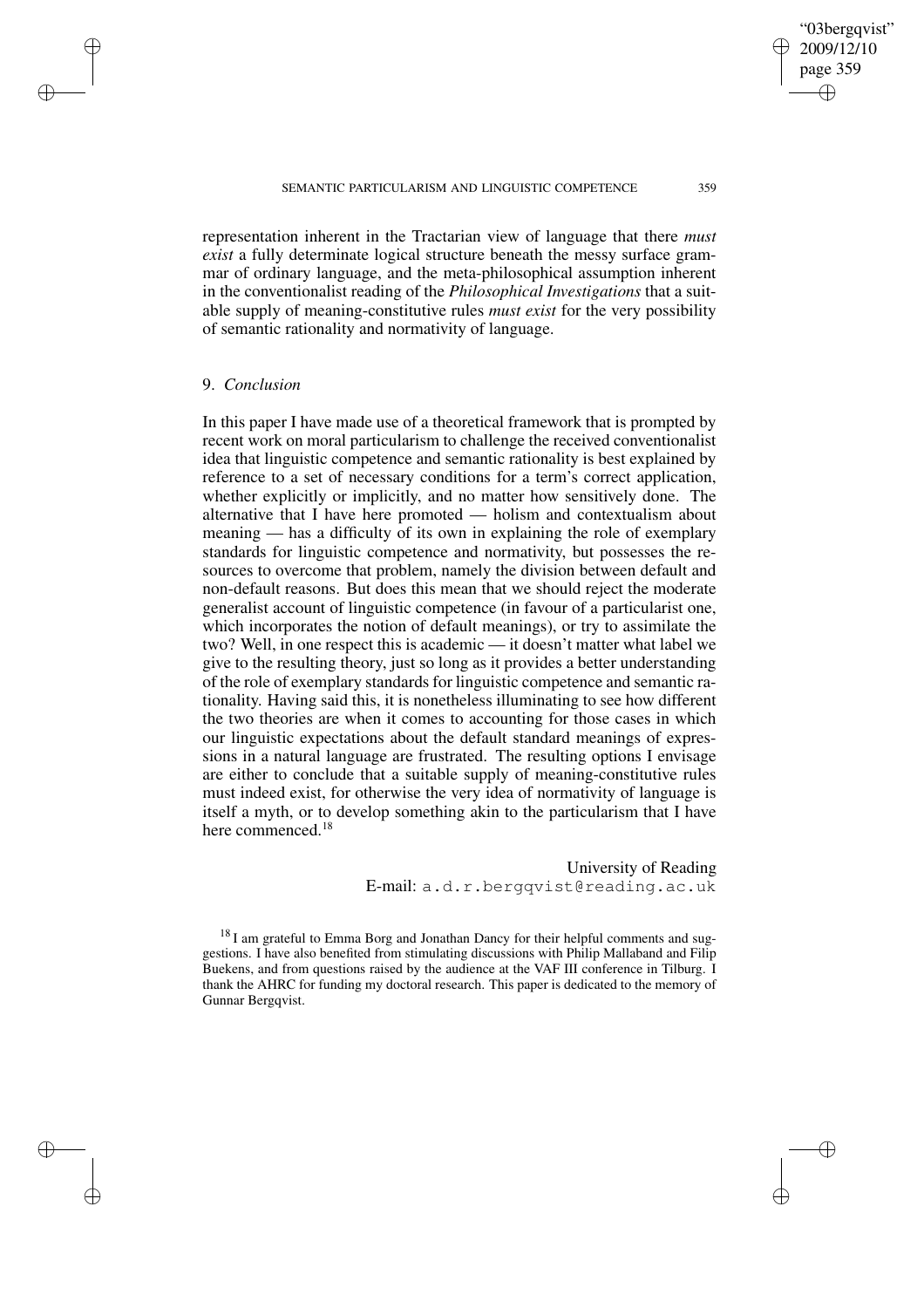## "03bergqvist" 2009/12/10 page 360 ✐ ✐

✐

✐

### 360 ANNA BERGQVIST

### **REFERENCES**

- Baker, G.P., & Hacker, P.M.S. (1980). *Wittgenstein: Understanding and meaning.* Oxford: Blackwell.
- Baker, G.P., & Hacker, P.M.S. (1985). *Wittgenstein: Rules, grammar and necessity.* (Oxford: Blackwell).
- Bergqvist, A. (Advance Access 2009). Why Sibley is not a generalist after all. *The Bristish Journal of Aesthetics*, Advance Access published 17 August, 2009, doi:10.1093/aesthj/ayp037.
- Borg, E. (2004). *Minimal semantics.* Oxford: Oxford University Press.
- Borg, E. (forthcoming 2009). Meaning and context: A survey of a contemporary debate. Forthcoming in D. Whiting (Ed.), *The later Wittgenstein on language.* Palgrave (Publish Date 18 December 2009).
- Cavell, S. (1979). *The claim of reason.* Oxford: Oxford University Press.
- Dancy, J. (2004). *Ethics without principles.* Oxford: Oxford University Press.
- Dancy, J. (2007). Defending the right. *Journal of Moral Philosophy*, 4 (1), 85–98.
- Davidson, D. (1986). A nice derangement of epitaphs. In R.E. Grandy, and R. Warner (Eds.), *Philosophical grounds of rationality.* Oxford: Clarendon Press.
- Davidson, D. (1997). Seeing through language. In J. Preston (Ed.), *Thought and language.* Royal Institute of Philosophy Supplement 42. Cambridge: Cambridge University Press.
- Frege, G. (1950). *Die grundlagen der arithmetic/Foundations of arithmetic*, Trans. J.L. Austin. Oxford: Basil Blackwell.
- Glock, H.-J. (1999). Necessity and normativity. In H. Sluga, and D. Stern (Eds.), *The Cambridge companion of Wittgenstein.* Cambridge: Cambridge University Press.
- Hacker, P.S.M. (1996). *Wittgenstein's place in twentieth-century analytic philosophy.* Oxford: Blackwell.
- Hooker, B. (2008). Moral particularism and the real world. In M. Potrc, V. Strahovnik, & M. Lance (Eds.) *Challenging Moral Particularism* (pp. 12–30). London: Routledge.
- MacFarlane, J. (2009). Nonindexical Contextualism. *Synthese*, 166 (2), 231– 250.
- McKeever, R., & Ridge, M. (2005). What Does Holism Have to Do with Particularism?. *Ratio*, 18 (1), 93–103.
- McKeever, R., & Ridge, M. (2006). *Principled ethics: Generalism as a regulative ideal.* Qxford: Oxford University Press.
- Moore, A.W. (1997). *Points of view.* Oxford: Oxford University Press.

✐

✐

✐